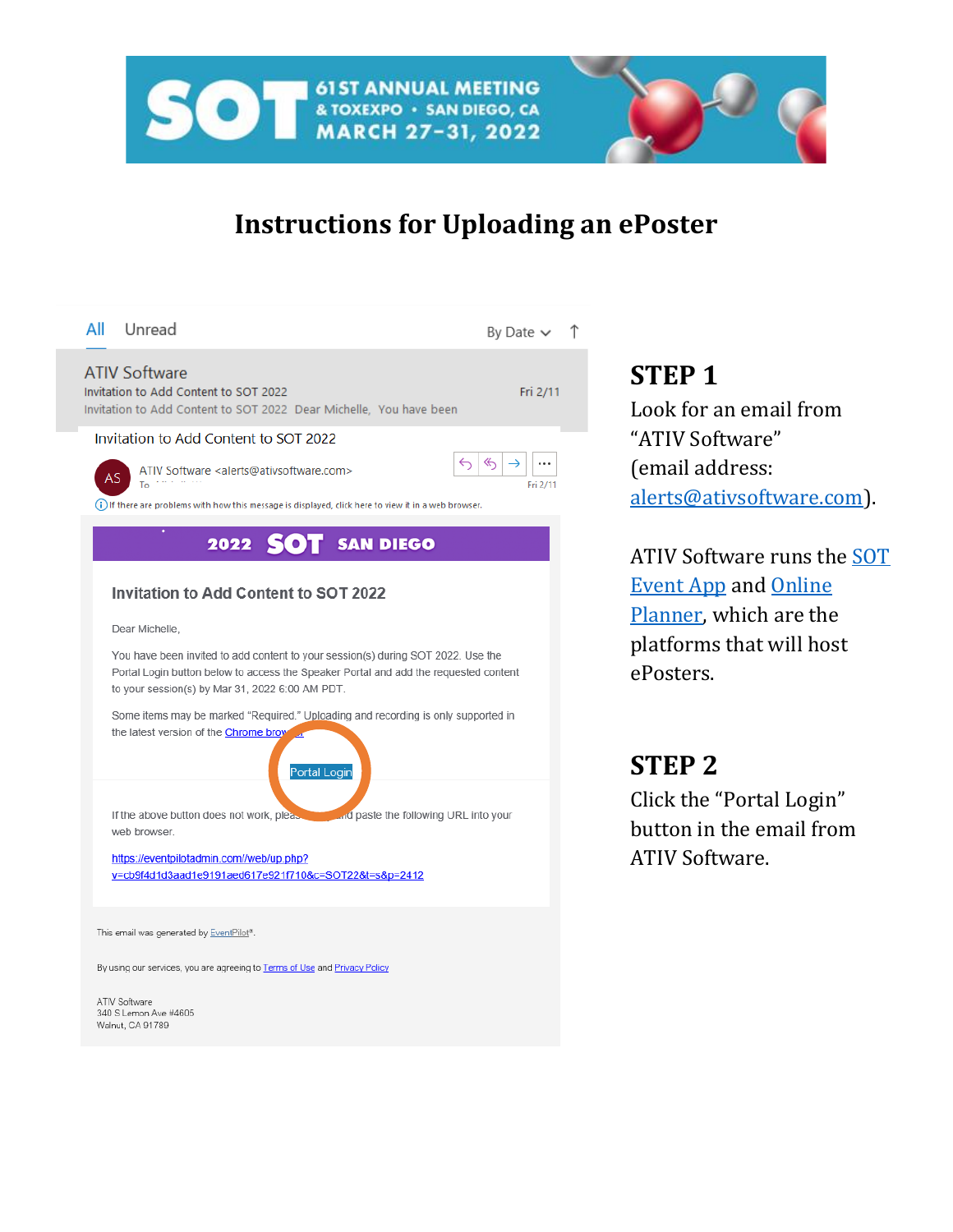| Login                                                                                                                    |                                               |
|--------------------------------------------------------------------------------------------------------------------------|-----------------------------------------------|
|                                                                                                                          | $\times$                                      |
| You must be logged in to access this feature.                                                                            |                                               |
| Please enter your SOT login information to enable backup, media download and<br>schedule synchronization across devices. |                                               |
| By logging in, you agree to our Terms of Use and have read and<br>acknowled sur Frank V Policy.                          |                                               |
| <b>A</b> Event Login                                                                                                     | Welcome, Please Login                         |
|                                                                                                                          | Username: SOT Username                        |
|                                                                                                                          | Password: SOT Password                        |
|                                                                                                                          | Login<br>Click Here to Retrieve Your Password |

## **STEP 3**

Select the "Event Login" button and log in using your SOT member credentials, or if you are not a member, use the email and password that you used to register for the 2022 meeting.



### **STEP 4**

Prepare your ePoster as a PDF file—**note that the maximum file size is 5MB**.

You have two presentation style options for your ePoster:

- 1. ePoster only
- 2. ePoster with audio narration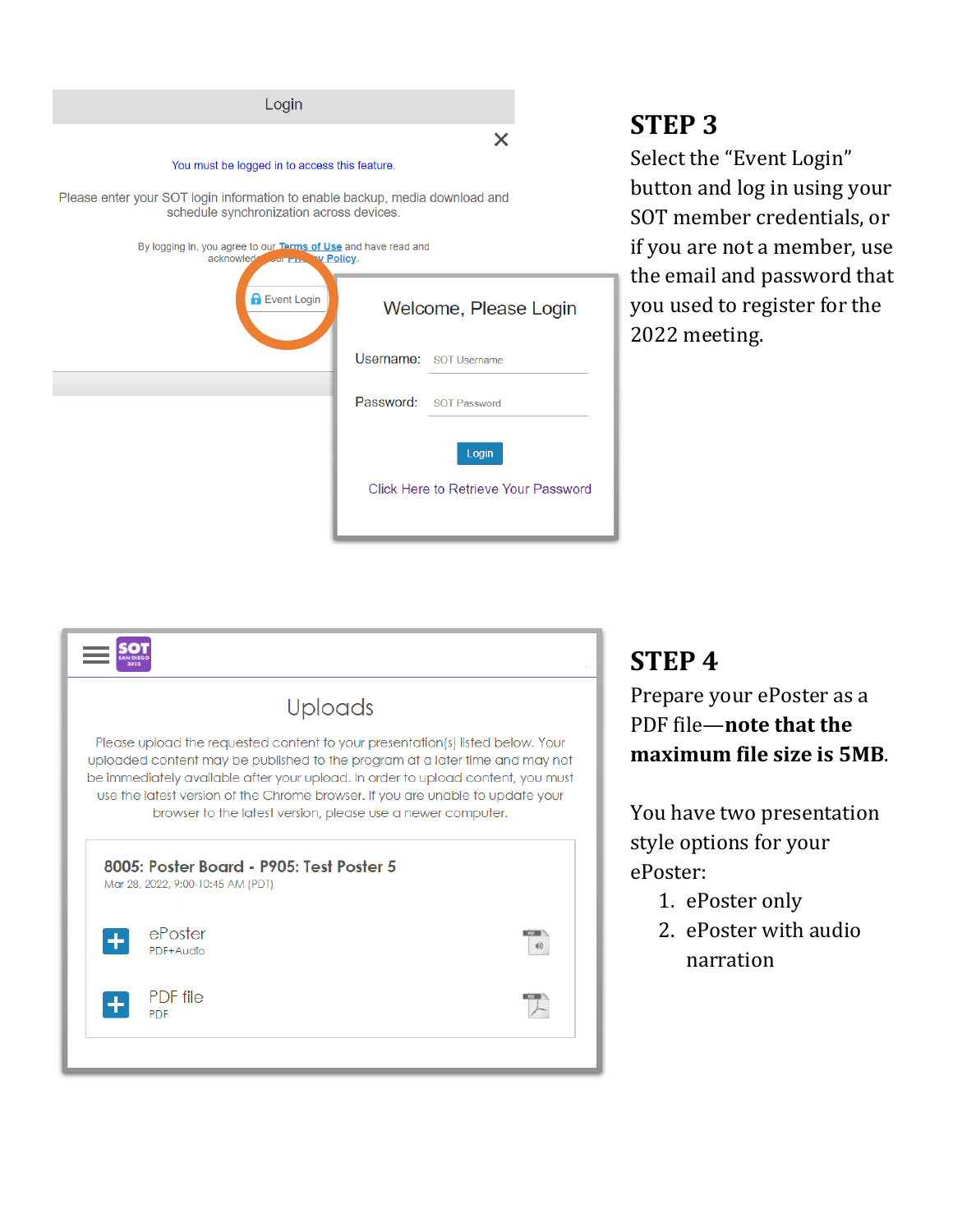## **OPTION 1—ePoster Only**



Select the "Plus Icon" next to "PDF file."



Select "Upload PDF" and choose the PDF file of your ePoster.



When your PDF has finished uploading, the "Uploads" screen will display a thumbnail of your poster instead of the "Plus Icon" next to "PDF file."

### **OPTION 2—ePoster w/ Narration**



#### Select the "Plus Icon" next to "ePoster."



Select "Upload PDF" and choose the PDF file of your ePoster.



Select the "Microphone Icon" to start recording your narration.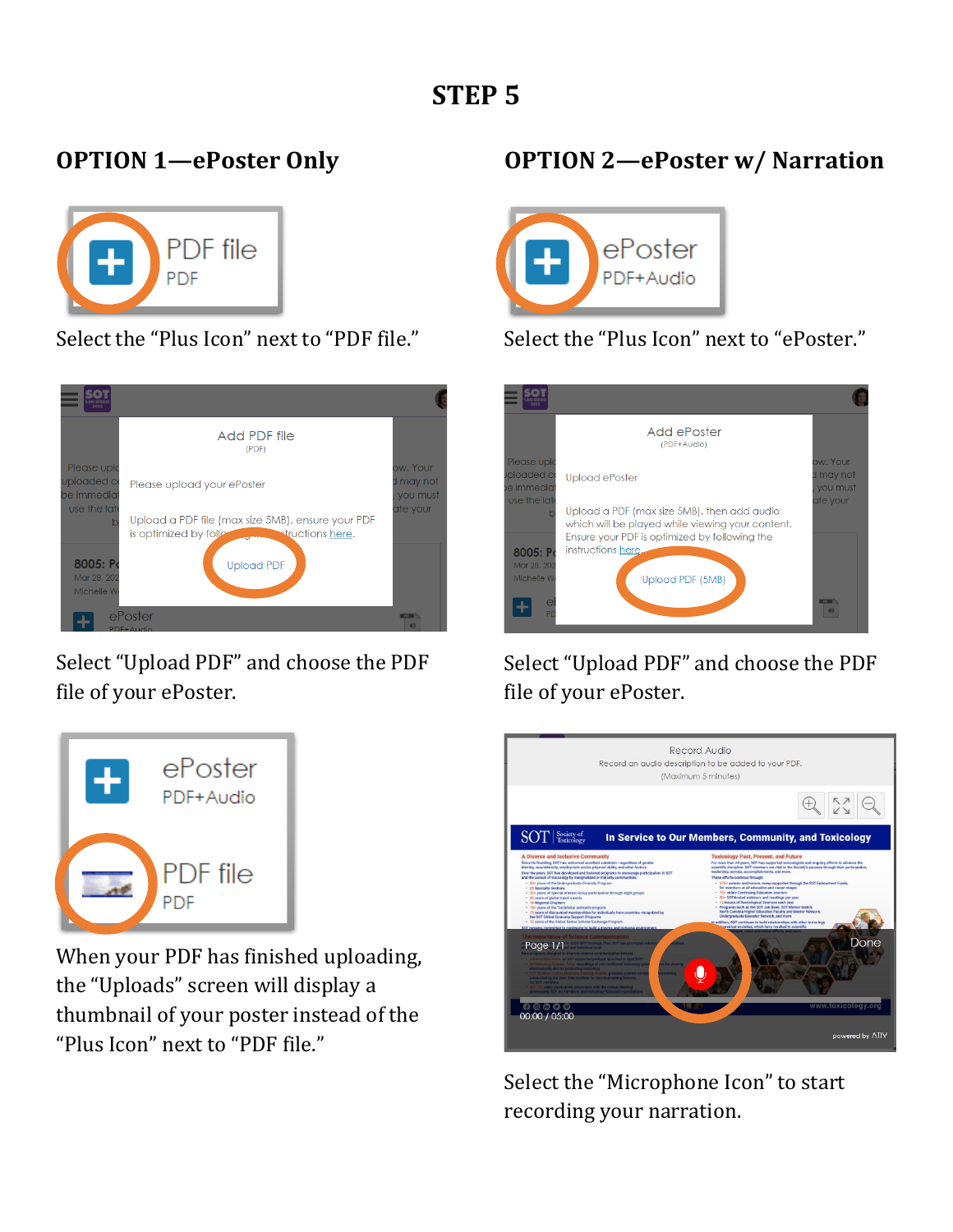

When the countdown ends, begin speaking. **Five minutes is the maximum length allowed for a narration.**



Make sure that the counter is progressing while recording your audio. If it is not, check that you have given permission to your browser to access your microphone. Example:

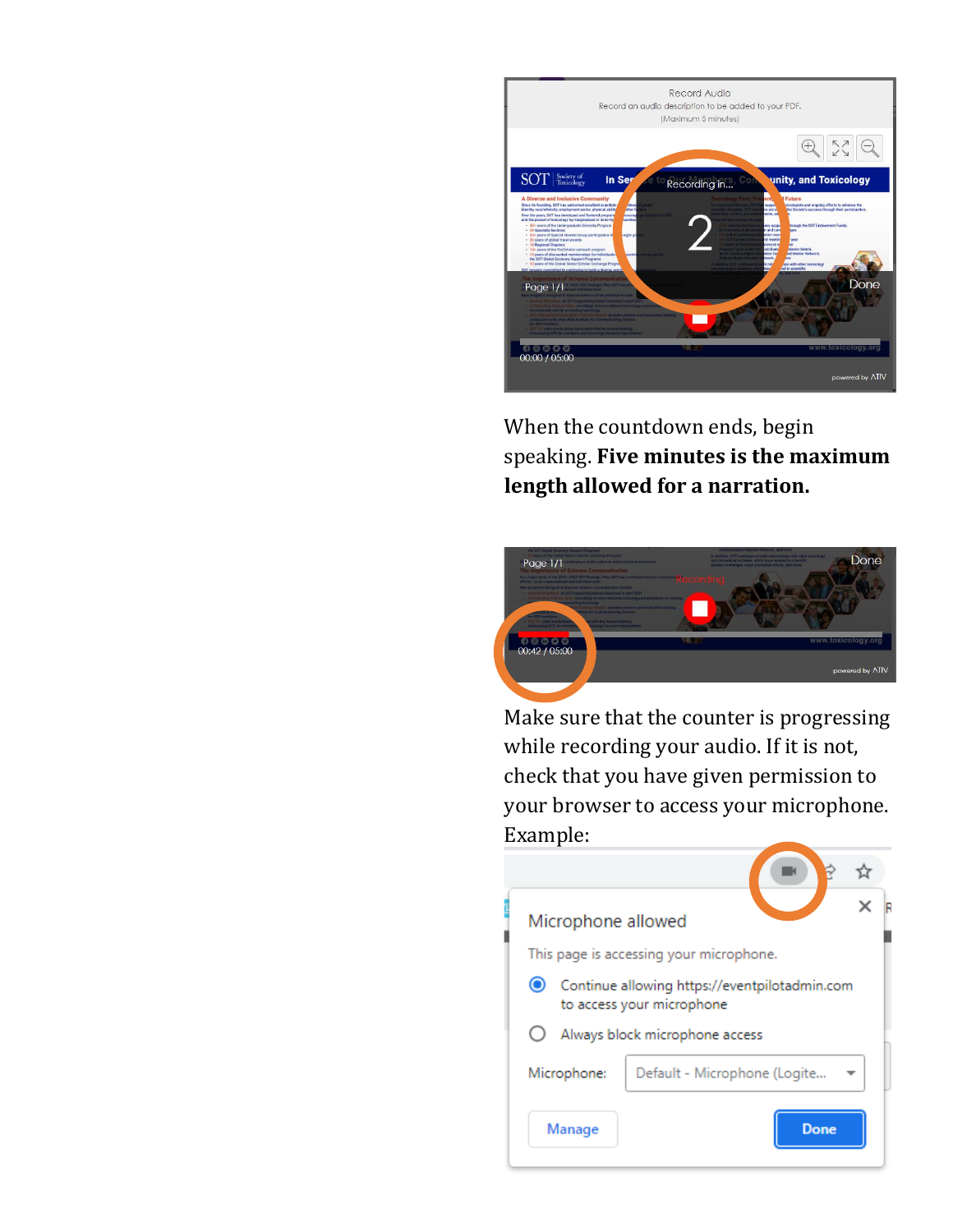

When done with your narration, select the "Stop Icon." **Note that there is no pause option while recording.** If you select "Stop" and then the "Microphone" again, you will record over anything that you previously recorded.



During your narration recording, you can zoom in, zoom out, and drag your poster around the screen by using the tools in the upper-right corner of the screen.



When you are ready to finalize your recording, select "Done."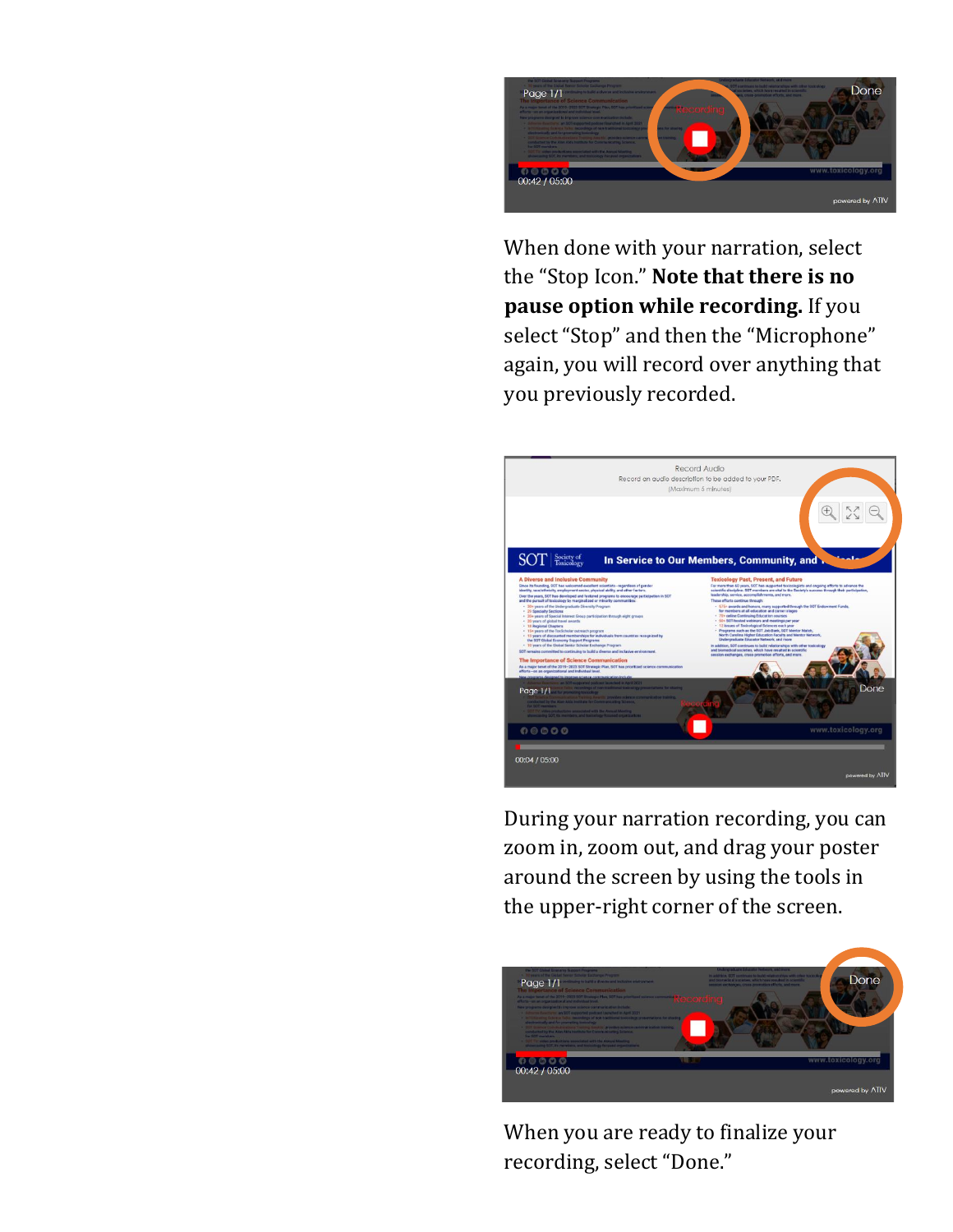

After selecting "Done," the "Uploads" screen will display a thumbnail of your poster instead of the "Plus Icon" next to "ePoster."

# **STEP 6**

|     | <b>Uploads</b>                                                                                                                                                                                                                                                                                                                                                                                      |
|-----|-----------------------------------------------------------------------------------------------------------------------------------------------------------------------------------------------------------------------------------------------------------------------------------------------------------------------------------------------------------------------------------------------------|
|     | Please upload the requested content to your presentation(s) listed below. Your<br>uploaded content may be published to the program at a later time and may not<br>be immediately available after your upload. In order to upload content, you<br>must use the latest version of the Chrome browser. If you are unable to update<br>your browser to the latest version, please use a newer computer. |
| MF. | 8005: Poster Board - P905: Test Poster 5<br>Mar 28, 2022, 9:00-10:45 AM (PDT)                                                                                                                                                                                                                                                                                                                       |
|     | ePoster<br>PDF+Audio                                                                                                                                                                                                                                                                                                                                                                                |
|     | PDF file<br>PDF                                                                                                                                                                                                                                                                                                                                                                                     |

To review your ePoster, regardless of whether you recorded narration, select the "Play Icon" from the "Uploads" screen. Note that selecting "Play" will open your ePoster in a new window.

To delete a poster, select the "Trashcan Icon."



If you are viewing a poster with audio narration, the narration will not automatically play, so you will need to select the "Play Icon" in the new window to listen to your narration.